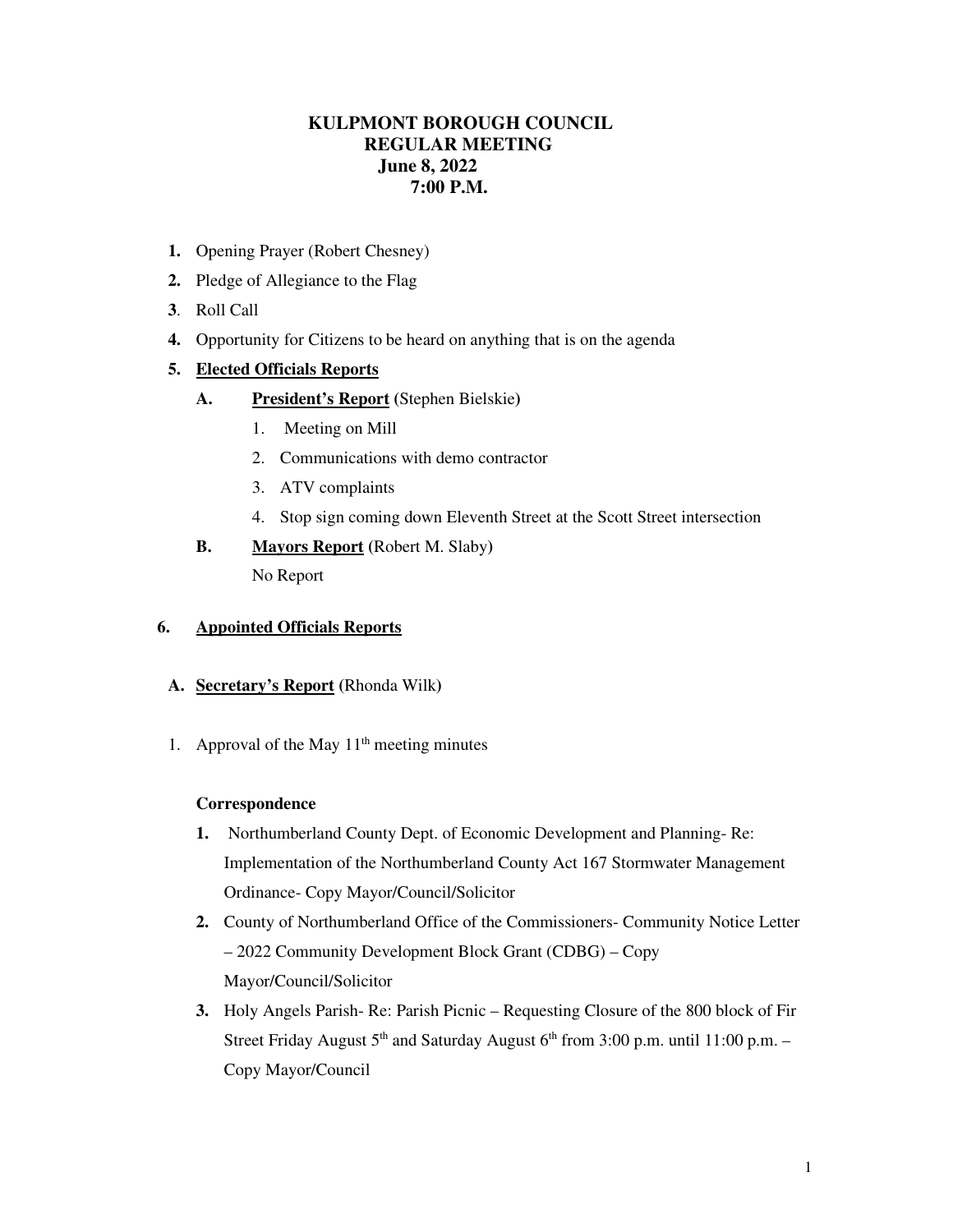#### **B. Treasurers Report (**Paul Niglio**)**

**1**. Attachment #1 – Financial statement / bills to be paid

Including Bills from -General Fund, Highway and Police Pension

**C. Solicitors Report (**Edward Greco**)** 

No Report

**D. Police Chief Report (**OIC Stephen Mazzeo**)** 

Report attachment #2

## **E. Fire Chiefs Report (**December Report Kevin O' Hearn**)**

**1.** Report – attachment #3 \**\*see comments\*\**

**F. Emergency Management (**Kevin O' Hearn**)** 

No Report

- **G. Building Inspector's Report (**TRI County COG**)** 
	- 1. Report attachment #4

## **H. Code/Health Enforcement Officer's Report (**Heather Owens**)**

1. Report Attachment #5

## **7. Committee Reports**

## **A**. **Service/Facilities Committee** (Wm. Mike Bradley)

**1**. Residents enrolled are reminded of Food Distribution - June 23<sup>rd</sup> 8:00 a.m. until 11 a.m. at the Borough Garage

- **2**. Hilly Ridge \$131.00 tire for 2017 X-Mark Lawn Mower
- **3**. Grass Cutting charges
- **B.** Finance/Purchasing (Stephen Motyka)

No Report

## **C. Code/Health/Safety/Building** (Marlin Hodge)

No Report

## C. **Ordinance Committee** (Joseph J. Dowkus II)

- 1. Traffic light/PennDOT
- 2. Red X Program, ATVs/Side by Side
- **E. Recreation /Grants (**Robert Chesney**)** No Report

## **F. Personnel** - (Joseph J. Dowkus II)

 **1**. New Officer